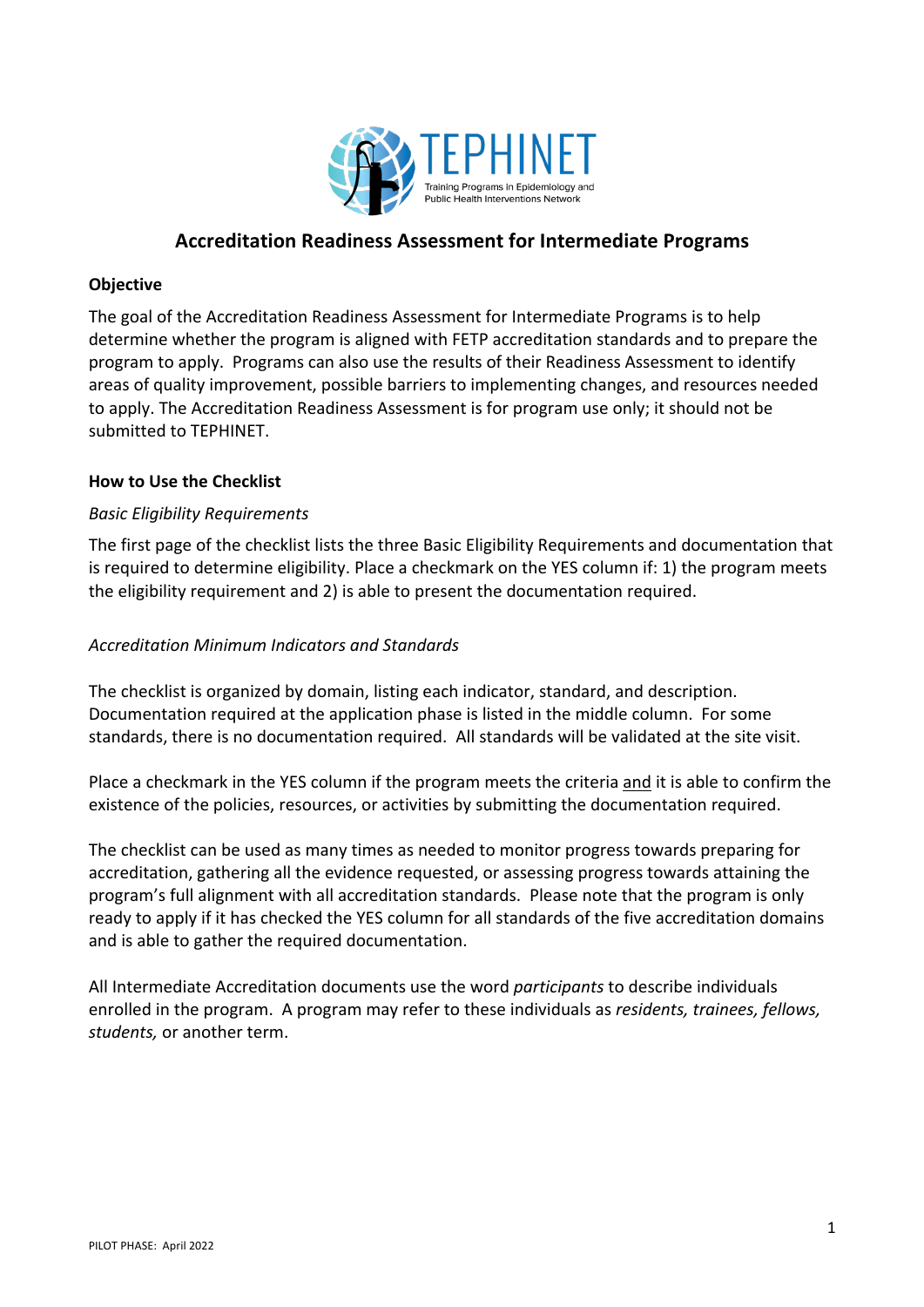|    | <b>BASIC ELIGIBILITY REQUIREMENTS</b>                                                                                                                                                                                                                                                                                                                               |                                                                                                                                                                                                                                                                                                                                                                                                                                                                                                                                                  |            |           |
|----|---------------------------------------------------------------------------------------------------------------------------------------------------------------------------------------------------------------------------------------------------------------------------------------------------------------------------------------------------------------------|--------------------------------------------------------------------------------------------------------------------------------------------------------------------------------------------------------------------------------------------------------------------------------------------------------------------------------------------------------------------------------------------------------------------------------------------------------------------------------------------------------------------------------------------------|------------|-----------|
|    | <b>REQUIREMENT</b>                                                                                                                                                                                                                                                                                                                                                  | <b>CRITERIA TO FULLY MEET THE REQUIREMENT /</b><br><b>DOCUMENTATION REQUIRED</b>                                                                                                                                                                                                                                                                                                                                                                                                                                                                 | <b>YES</b> | <b>NO</b> |
| 1. | Program Duration: The<br>duration of the program is at<br>least 33 weeks (7.5 months)<br>and not more than 65 weeks<br>(15 months).                                                                                                                                                                                                                                 | As evidenced by the calendar, curriculum, and field experience<br>required to graduate, the program requires between 33 and 65<br>weeks to complete.<br>Provide the start date and completion date of the<br>program for the most recent two cohorts of graduates.                                                                                                                                                                                                                                                                               |            |           |
| 2. | <b>Evidence of Completion Rate</b><br>and Completed Cohorts: At<br>least two cohorts of<br>participants have completed<br>the program within the past<br>four years, and continuous<br>cycles of recruitment have<br>been established. At least<br>75% of the total participants<br>who started the program<br>also completed it within the<br>required time frame. | As evidenced by the number of participants that have been<br>accepted to the program and completed the program, at least<br>75% of the participants who started the program also<br>completed it. Prior to application for accreditation, two<br>cohorts have completed the program within the past four<br>years.<br>Demonstrate that 75% of participants completed the<br>program by dividing the total number that completed<br>the program by the total number that started the<br>program (for the two most recently completed<br>cohorts). |            |           |
| 3. | Predominance of Field Work:<br>The majority of the<br>participants' time is spent in<br>field work. Not more than<br>25% of the entire duration of<br>the program is spent in the<br>classroom (didactic/formal<br>course work).                                                                                                                                    | Program participants must spend at least 75% of their time in<br>the program engaged in epidemiologic practice.<br>Provide the annual calendar for the program that<br>shows the periods reserved for classroom instruction,<br>and complete the table entitled Predominance of Field<br>Work at Work Sites.                                                                                                                                                                                                                                     |            |           |
| 4. | Work Sites: At least 80% of<br>participants are employed in<br>a public health institution.                                                                                                                                                                                                                                                                         | At least 80% of program participants are professionals working<br>in public health institutions. (See "Work Sites for Intermediate<br>Programs" in the Appendix of this document.)<br>Provide a list of participants and the name of the public<br>health institution where they were employed, for the<br>previous two completed cohorts.                                                                                                                                                                                                       |            |           |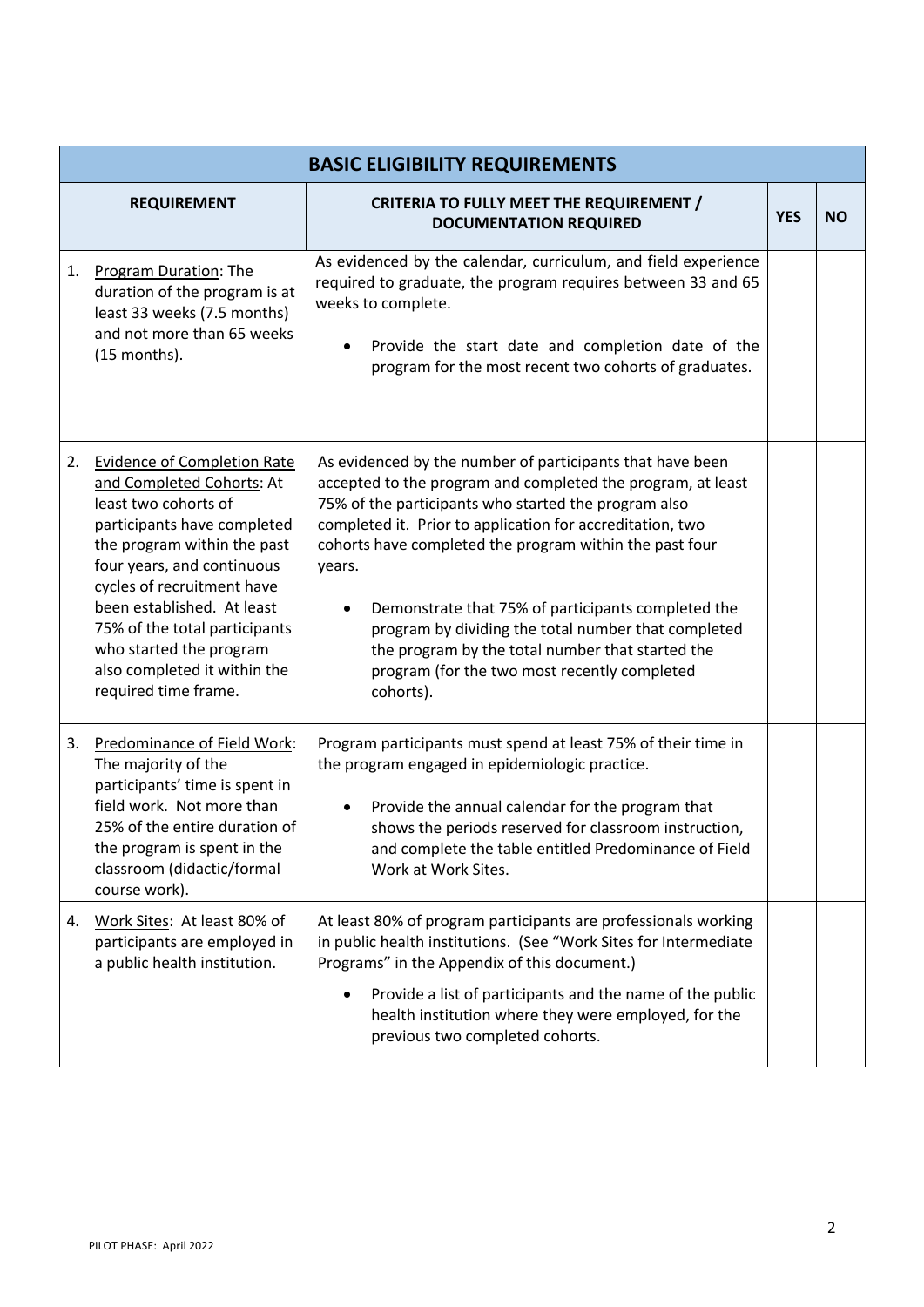# ACCREDITATION OF INTERMEDIATE FETPs MINIMUM INDICATORS AND STANDARDS: READINESS ASSESSMENT

| <b>DOMAIN 1. MANAGEMENT, INFRASTRUCTURE, AND OPERATIONS</b>                                                                                                                        |                                                                                                                                                                                                                                                                                                                                                                                                                                                                                                                                                                                                                                                                                                                          |            |           |
|------------------------------------------------------------------------------------------------------------------------------------------------------------------------------------|--------------------------------------------------------------------------------------------------------------------------------------------------------------------------------------------------------------------------------------------------------------------------------------------------------------------------------------------------------------------------------------------------------------------------------------------------------------------------------------------------------------------------------------------------------------------------------------------------------------------------------------------------------------------------------------------------------------------------|------------|-----------|
| Key Indicator: 1a) Governance                                                                                                                                                      |                                                                                                                                                                                                                                                                                                                                                                                                                                                                                                                                                                                                                                                                                                                          |            |           |
| <b>Accreditation Standard</b>                                                                                                                                                      | <b>Description</b>                                                                                                                                                                                                                                                                                                                                                                                                                                                                                                                                                                                                                                                                                                       | <b>YES</b> | <b>NO</b> |
| Standard 1a.1: An<br>advisory board, expert<br>committee, or similar<br>formal mechanism<br>provides general guidance<br>or oversight on the<br>program's goals and<br>operations. | An FETP advisory board, expert committee, or similar formal<br>mechanism is in place to provide oversight of the FETP. It includes<br>representatives from the host institution (including human<br>resources), key public health authorities, and counterparts; the<br>members may be internal or external to the hosting organization, but<br>the majority of the members should not be involved in the day-to-day<br>activities of the FETP. It meets at least annually, records its meetings<br>and recommendations, and the program reports the outcomes.<br>This body also supports the development of an epidemiology<br>workforce strategy.<br>Documentation required:<br>1. Description of oversight mechanism. |            |           |
|                                                                                                                                                                                    |                                                                                                                                                                                                                                                                                                                                                                                                                                                                                                                                                                                                                                                                                                                          |            |           |
| Standard 1a.2: The<br>program is officially<br>recognized as a<br>component of the<br>MOH(s), NPHI, or public<br>health institution(s).                                            | The program is among the first line of response to disease outbreaks<br>and disasters, being frequently deployed by the MOH(s), NPHI, or<br>public health institution(s).<br>Participants are assigned to analysis and limited evaluation of<br>surveillance activities, identifying surveillance needs.<br>Participants are invited by the MOH(s), NPHI or host institution(s) to<br>conduct limited evaluations of surveillance programs and<br>interventions.<br>Documentation required:<br>1. Official documentation of the existing relationship (e.g. MOU,<br>organizational chart, program website language, telephone<br>directory, etc.)                                                                        |            |           |
| Key indicator: 1b) Infrastructure                                                                                                                                                  |                                                                                                                                                                                                                                                                                                                                                                                                                                                                                                                                                                                                                                                                                                                          |            |           |
| <b>Accreditation Standard</b>                                                                                                                                                      | <b>Description</b>                                                                                                                                                                                                                                                                                                                                                                                                                                                                                                                                                                                                                                                                                                       | <b>YES</b> | <b>NO</b> |
| Standard 1b.1: The<br>program has office space,<br>supplies, and equipment.                                                                                                        | The program has available space within a public health institution<br>where program staff and technical supervisors can meet and work<br>with participants and access basic office supplies for program<br>purposes.                                                                                                                                                                                                                                                                                                                                                                                                                                                                                                     |            |           |
| Standard 1b.2:<br>Participants have access                                                                                                                                         | Program assures access to core FETP learning resources for<br>participants and technical staff.                                                                                                                                                                                                                                                                                                                                                                                                                                                                                                                                                                                                                          |            |           |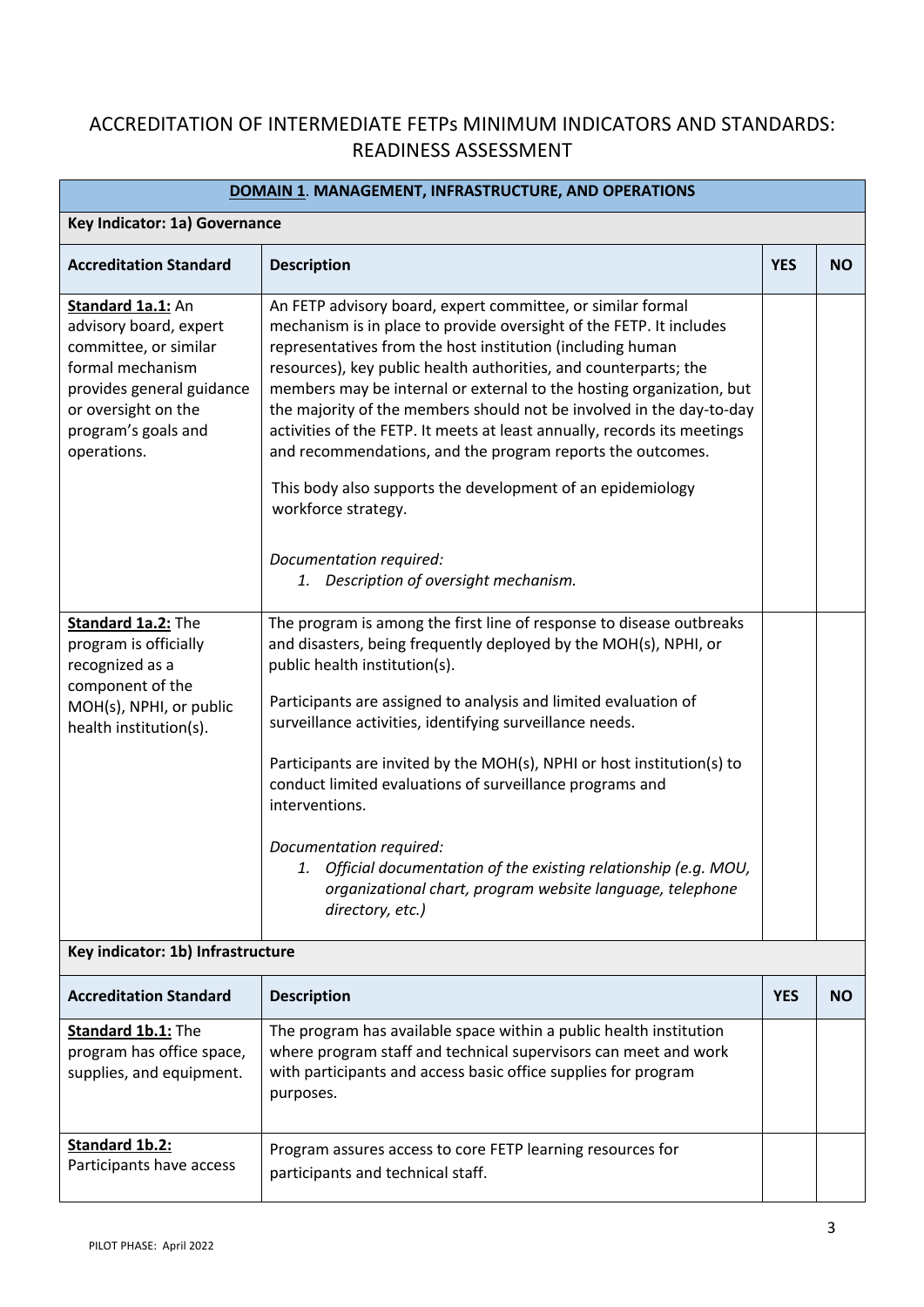| <b>Accreditation Standard</b>                                                                                                                                                                    | <b>Description</b>                                                                                                                                                                                                                                                                                                                                                                                                                                                                                                                                                                                                                                                                                                                                                                     | <b>YES</b> | <b>NO</b> |
|--------------------------------------------------------------------------------------------------------------------------------------------------------------------------------------------------|----------------------------------------------------------------------------------------------------------------------------------------------------------------------------------------------------------------------------------------------------------------------------------------------------------------------------------------------------------------------------------------------------------------------------------------------------------------------------------------------------------------------------------------------------------------------------------------------------------------------------------------------------------------------------------------------------------------------------------------------------------------------------------------|------------|-----------|
| Key indicator: 1e) Scientific Integrity                                                                                                                                                          |                                                                                                                                                                                                                                                                                                                                                                                                                                                                                                                                                                                                                                                                                                                                                                                        |            |           |
| Standard 1d.1: Within<br>two weeks of starting the<br>program, each participant<br>receives an orientation to<br>the program.                                                                    | Within two weeks of entry into the program, each participant<br>receives an orientation (document, manual, or oral presentation).<br>The orientation describes program components: core FETP<br>competencies and associated activities, deliverables to be completed<br>by participants for graduation, participant performance evaluation<br>measures, and feedback to the program.                                                                                                                                                                                                                                                                                                                                                                                                   |            |           |
| <b>Accreditation Standard</b>                                                                                                                                                                    | <b>Description</b>                                                                                                                                                                                                                                                                                                                                                                                                                                                                                                                                                                                                                                                                                                                                                                     | <b>YES</b> | <b>NO</b> |
| Key Indicator: 1d) Orientation Manual                                                                                                                                                            |                                                                                                                                                                                                                                                                                                                                                                                                                                                                                                                                                                                                                                                                                                                                                                                        |            |           |
| Standard 1c.1: The<br>program has documented<br>standard operating<br>procedures/manual or<br>similar guidance that is<br>available to all<br>participants, staff, and<br>technical supervisors. | Documents describing the program organization and guidance to<br>operate it, including duration and content of the training, core<br>learning competencies, field assignments and investigations,<br>classroom training, and expected products from participants<br>including written reports of surveillance evaluations, outbreaks, and<br>related field investigations.<br>Documentation required:<br>Copies of documents describing:<br>1. Recruitment and selection procedures/criteria for supervisors<br>and participants.<br>2. Duration of training.<br>3. Evaluation criteria for participants, and technical supervisors.<br>4. FETP curriculum, core competencies of the program, and<br>associated activities/deliverables.<br>Participant graduation requirements.<br>5. |            |           |
| <b>Accreditation Standard</b>                                                                                                                                                                    | <b>Description</b>                                                                                                                                                                                                                                                                                                                                                                                                                                                                                                                                                                                                                                                                                                                                                                     | <b>YES</b> | <b>NO</b> |
|                                                                                                                                                                                                  | Key Indicator: 1c) Operational Guidelines and Procedures                                                                                                                                                                                                                                                                                                                                                                                                                                                                                                                                                                                                                                                                                                                               |            |           |
|                                                                                                                                                                                                  | Documentation required:<br>1. A table listing the epidemiological investigations in the most<br>recent completed cohort, the disease/syndrome being<br>investigated, and laboratory test(s) performed, if required.                                                                                                                                                                                                                                                                                                                                                                                                                                                                                                                                                                    |            |           |
| Standard 1b.3: The<br>participants have access<br>to laboratory testing for<br>epidemiological<br>investigations, if required<br>per country standards.                                          | The participants have access to laboratory services and are able to<br>request services and send study specimens from the field for testing<br>in the event of an outbreak, epidemiology study, or ongoing public<br>health intervention. The program receives results in time to support<br>that investigation or intervention.                                                                                                                                                                                                                                                                                                                                                                                                                                                       |            |           |
| to current public health or<br>medical literature.                                                                                                                                               | Program informs and provides guidelines to participants and<br>technical staff about how to access and use scientific publications.                                                                                                                                                                                                                                                                                                                                                                                                                                                                                                                                                                                                                                                    |            |           |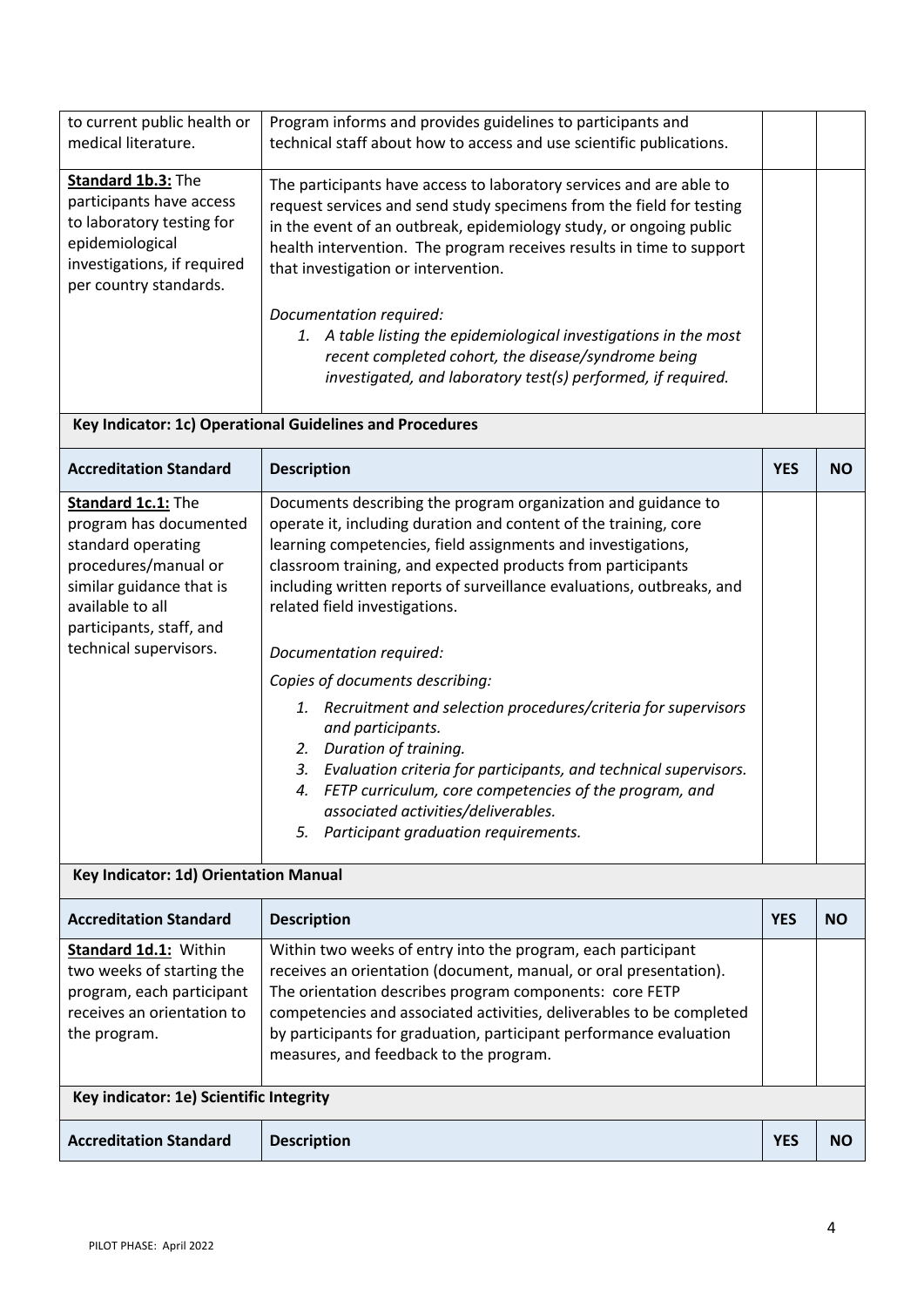| Standard 1e.1: The<br>program promotes<br>scientific integrity<br>standards.                                                                                                                                                                     | The program provides information to participants and staff on basic<br>principles and behaviors of scientific integrity in public health<br>practice.                                                                                                                                                                                                                                                                                                                                                                                                                                                                                                                                                                      |            |           |
|--------------------------------------------------------------------------------------------------------------------------------------------------------------------------------------------------------------------------------------------------|----------------------------------------------------------------------------------------------------------------------------------------------------------------------------------------------------------------------------------------------------------------------------------------------------------------------------------------------------------------------------------------------------------------------------------------------------------------------------------------------------------------------------------------------------------------------------------------------------------------------------------------------------------------------------------------------------------------------------|------------|-----------|
|                                                                                                                                                                                                                                                  | <b>DOMAIN 2. INTEGRATION WITH THE PUBLIC HEALTH SERVICE</b>                                                                                                                                                                                                                                                                                                                                                                                                                                                                                                                                                                                                                                                                |            |           |
|                                                                                                                                                                                                                                                  | Key Indicators: 2a) Government (or Public Health Authority) Support                                                                                                                                                                                                                                                                                                                                                                                                                                                                                                                                                                                                                                                        |            |           |
| <b>Accreditation Standard</b>                                                                                                                                                                                                                    | <b>Description</b>                                                                                                                                                                                                                                                                                                                                                                                                                                                                                                                                                                                                                                                                                                         | <b>YES</b> | <b>NO</b> |
| Standard 2a.1:<br>Government, public health<br>authority, or other<br>mandated institution<br>provides financial or<br>human resource support.                                                                                                   | At a minimum, the government, public health authority or mandated<br>institution contributes funding for program costs (e.g., staff salaries,<br>training facilities, communications equipment, utilities, etc.) or human<br>resource support (e.g. staff time, mentors' time, guest faculty etc.).<br>Documentation required:<br>Description of current resource investment of the government<br>1.<br>or other institution directly supporting the FETP.                                                                                                                                                                                                                                                                 |            |           |
| Key Indicators: 2b) Work Sites                                                                                                                                                                                                                   |                                                                                                                                                                                                                                                                                                                                                                                                                                                                                                                                                                                                                                                                                                                            |            |           |
| <b>Accreditation Standard</b>                                                                                                                                                                                                                    | <b>Description</b>                                                                                                                                                                                                                                                                                                                                                                                                                                                                                                                                                                                                                                                                                                         | <b>YES</b> | <b>NO</b> |
| Standard 2b.1: The<br>participants' work sites<br>are in the public health<br>sector and allow<br>participants to acquire the<br>core competencies of the<br>program.                                                                            | Participant work sites allow opportunities to acquire core<br>competencies by providing access to surveillance data, opportunity<br>for epidemiological investigation including outbreak investigation,<br>and access to surveillance systems for the purpose of evaluation.<br>Documentation required:<br>6. For the previous two cohorts, list the participant name, work<br>site (for at least 80%, must be in MOH or a public health<br>division of another institution), and sentence stating the field<br>work opportunities offered by the work site.<br>7. Provide documentation showing that work site employers<br>permit participants to complete all required program<br>activities (e.g. permission letters). |            |           |
|                                                                                                                                                                                                                                                  | Key Indicators: 2c) Engagement with Public Health Authorities                                                                                                                                                                                                                                                                                                                                                                                                                                                                                                                                                                                                                                                              |            |           |
| <b>Accreditation Standard</b>                                                                                                                                                                                                                    | <b>Description</b>                                                                                                                                                                                                                                                                                                                                                                                                                                                                                                                                                                                                                                                                                                         | <b>YES</b> | <b>NO</b> |
| <b>Standard 2c.1 Participants</b><br>develop epidemiological<br>investigations and reports<br>addressing the country's<br>public health priorities<br>and routinely present<br>results from their<br>activities to public health<br>authorities. | FETP coordinates and disseminates participants' investigations and<br>reports via:<br>Updates to supervisors and personnel involved in the issue<br>$\bullet$<br>under investigation.<br>Updates to public health authorities.<br>٠<br>Routine submission of participants' reports to public health<br>$\bullet$<br>newsletters, epidemiology bulletins, or equivalent<br>publications.<br>Documentation required:                                                                                                                                                                                                                                                                                                         |            |           |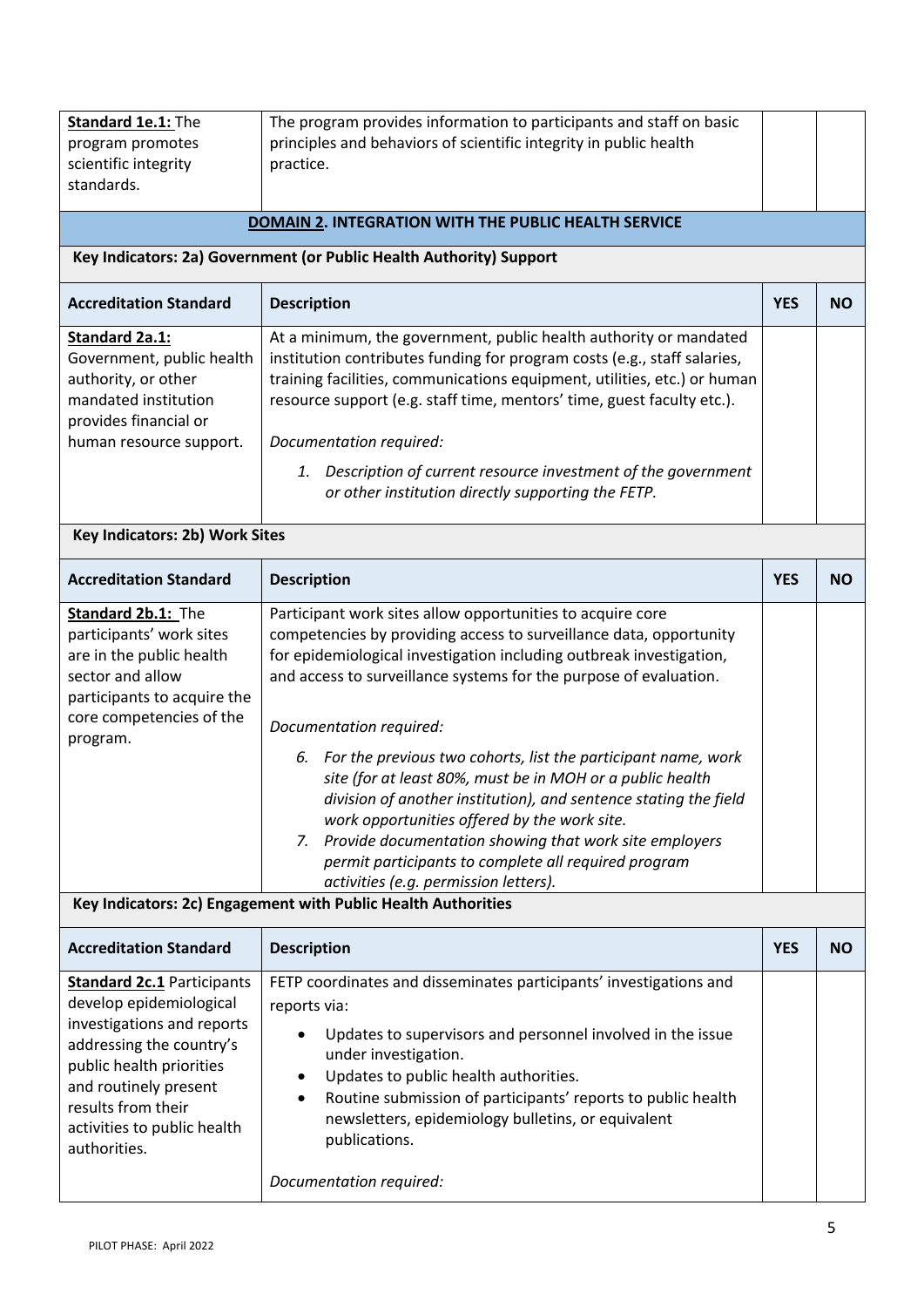|                                                                                                                                                                                                    | Description of how participant outputs are routinely provided<br>8.<br>to public health authorities.<br>9. Documentation/evidence of sharing resources with public<br>health authorities (bulletin publication, outbreak investigation<br>reports, meeting minutes, etc.).                                                                                                                                                                                                                                                                                                                                                                                                                                                                                                                                                                                                                      |            |           |
|----------------------------------------------------------------------------------------------------------------------------------------------------------------------------------------------------|-------------------------------------------------------------------------------------------------------------------------------------------------------------------------------------------------------------------------------------------------------------------------------------------------------------------------------------------------------------------------------------------------------------------------------------------------------------------------------------------------------------------------------------------------------------------------------------------------------------------------------------------------------------------------------------------------------------------------------------------------------------------------------------------------------------------------------------------------------------------------------------------------|------------|-----------|
|                                                                                                                                                                                                    | <b>DOMAIN 3. STAFFING AND SUPERVISION</b> (The following standards do not necessarily indicate that there are<br>separate individuals performing each of these functions)                                                                                                                                                                                                                                                                                                                                                                                                                                                                                                                                                                                                                                                                                                                       |            |           |
| Key Indicators: 3a) Program Staffing                                                                                                                                                               |                                                                                                                                                                                                                                                                                                                                                                                                                                                                                                                                                                                                                                                                                                                                                                                                                                                                                                 |            |           |
| <b>Accreditation Standard</b>                                                                                                                                                                      | <b>Description</b>                                                                                                                                                                                                                                                                                                                                                                                                                                                                                                                                                                                                                                                                                                                                                                                                                                                                              | <b>YES</b> | <b>NO</b> |
| Standard 3a.1: The<br>program has a<br>director,<br>coordinator, or designated<br>person who provides<br>leadership and oversight<br>to the program.                                               | The intermediate program has a dedicated director or coordinator<br>who provides leadership and oversight to the program. The<br>designated program director or coordinator is a regular, salaried<br>employee of the host public health institution.<br>In some countries this role may be the responsibility of someone with<br>a title other than director or coordinator.<br>Documentation required:<br>1. Name of program director and/or coordinator.                                                                                                                                                                                                                                                                                                                                                                                                                                     |            |           |
|                                                                                                                                                                                                    | Description of the roles and responsibilities of the program<br>2.<br>director and/or coordinator.                                                                                                                                                                                                                                                                                                                                                                                                                                                                                                                                                                                                                                                                                                                                                                                              |            |           |
| Standard 3a.2: The<br>program has qualified<br>technical staff who<br>perform programmatic<br>training functions such as<br>oversight of participants'<br>orientation, classroom<br>training, etc. | The program has qualified technical staff to train and oversee<br>participants' orientation, classroom training, field work, and<br>monitoring and evaluation. These technical staff support program<br>supervisors'/mentors' evaluations of participants' performance.<br>Program supervisors/mentors are qualified for their job if they have<br>approved mentor training or experience in one or more of these areas:<br>1) management, design, and analysis of public health surveillance<br>systems; 2) outbreak and other epidemiologic investigations; 3)<br>disease prevention and control strategies; and 4) experience in<br>mentoring public health professionals.<br>Documentation required:<br>1. List of FETP technical staff: name, title, and description of<br>role(s) performed.<br>2. List of program supervisors/mentors with qualifications<br>including mentors training. |            |           |
| Standard 3a.3: The<br>program has<br>supervisors/mentors that<br>provide supervision of<br>field activities, are<br>involved with participants'<br>work, and provide timely<br>feedback.           | Supervisors are consistently involved with the participants' in-service<br>training projects and products including planning, execution,<br>analysis, and reporting.<br>They provide regular and timely feedback to participants including<br>sound technical advice to guide and improve service and products.<br>Documentation required:<br>1. Evidence of supervisors' timely feedback to participants (e.g.<br>e-mails, documents with comments, etc.).                                                                                                                                                                                                                                                                                                                                                                                                                                     |            |           |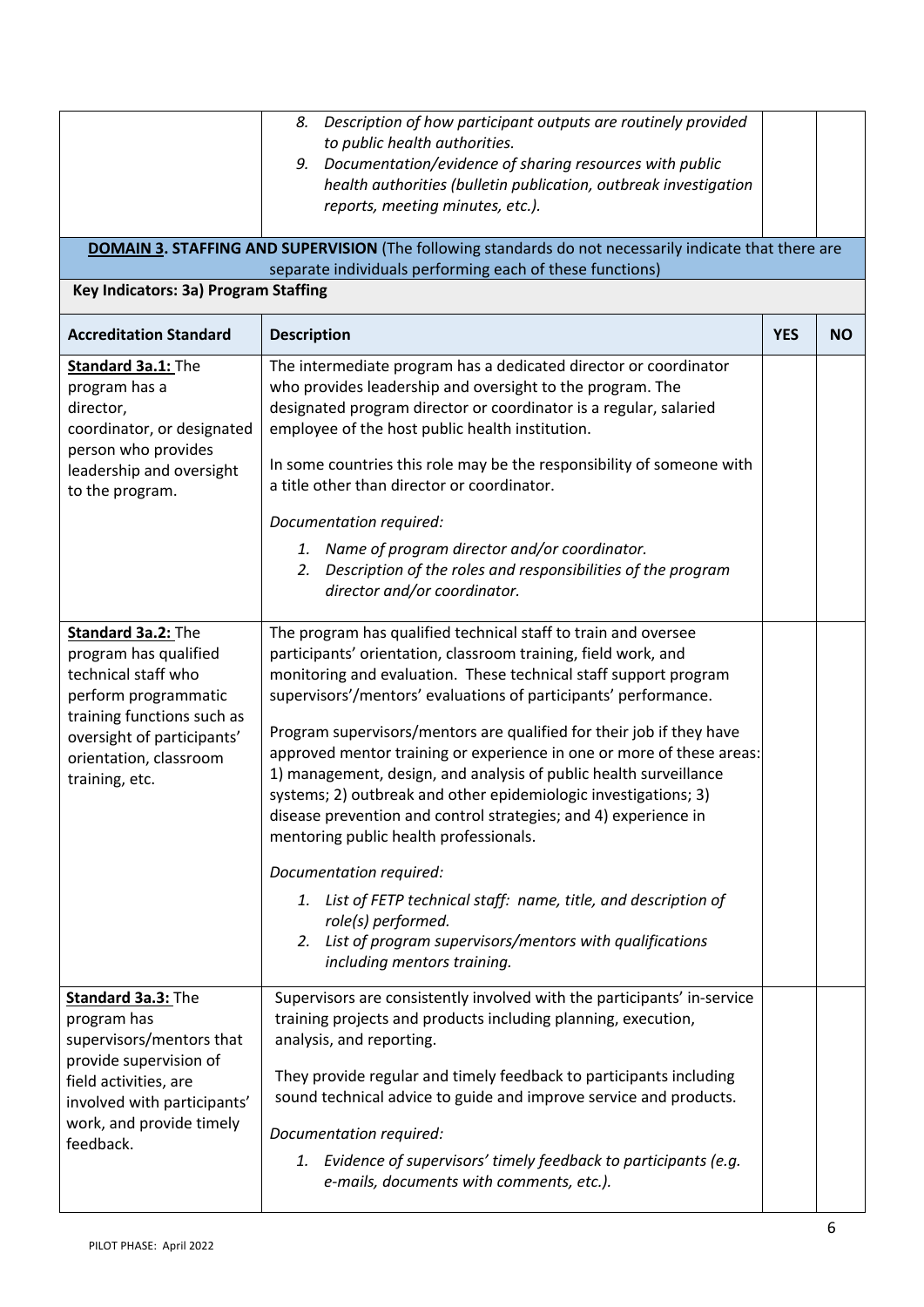| Standard 3a.4: The<br>technical supervisors/staff<br>are given<br>orientation/training in<br>order to provide technical<br>assistance and supervision<br>to participants in the field. | The program has guidelines describing the role of technical<br>supervisors/staff and minimum standards of practice, and provides an<br>annual orientation orally and/or in writing to confirm their<br>understanding and agreement to perform their role of tracking and<br>evaluating participants' progress toward graduation.<br>Documentation required:<br>1. Agenda of the orientation/training for technical<br>supervisors/staff.<br>2. List of technical supervisors/staff receiving<br>orientation/training.                                                                                                                                                                                                                                                                                                                                                                                                    |            |           |
|----------------------------------------------------------------------------------------------------------------------------------------------------------------------------------------|--------------------------------------------------------------------------------------------------------------------------------------------------------------------------------------------------------------------------------------------------------------------------------------------------------------------------------------------------------------------------------------------------------------------------------------------------------------------------------------------------------------------------------------------------------------------------------------------------------------------------------------------------------------------------------------------------------------------------------------------------------------------------------------------------------------------------------------------------------------------------------------------------------------------------|------------|-----------|
|                                                                                                                                                                                        | DOMAIN 4. SELECTION AND TRAINING OF PARTICIPANTS                                                                                                                                                                                                                                                                                                                                                                                                                                                                                                                                                                                                                                                                                                                                                                                                                                                                         |            |           |
| Key Indicators: 4a) Selection of Participants                                                                                                                                          |                                                                                                                                                                                                                                                                                                                                                                                                                                                                                                                                                                                                                                                                                                                                                                                                                                                                                                                          |            |           |
| <b>Accreditation Standard</b>                                                                                                                                                          | <b>Description</b>                                                                                                                                                                                                                                                                                                                                                                                                                                                                                                                                                                                                                                                                                                                                                                                                                                                                                                       | <b>YES</b> | <b>NO</b> |
| <b>Standard 4a.1: Participants</b><br>are selected based on<br>documented criteria and<br>transparent processes.                                                                       | The program has documented participant selection criteria that<br>include:<br>1) Education (e.g., successful completion of undergraduate education<br>in biological sciences, social sciences, or mathematics); and computer<br>literacy<br>2) Knowledge of basic epidemiology and experience in human,<br>animal, or environmental health<br>3) Personal suitability (e.g., high degree of motivation, being self-<br>directed and inquisitive, ability to work in teams, and willingness to<br>train/educate others)<br>The program has a transparent, well-defined recruitment process<br>aligned with program or country needs.<br>Documentation required:<br>Description of FETP recruitment process and selection<br>1.<br>criteria.<br>2. Document showing the admission matrix for the current<br>cohort (active cohort, not the completed cohorts that were<br>documented in the Certification of Eligibility). |            |           |
| Key indicators: 4b) Defined Core Competencies and Associated Curriculum                                                                                                                |                                                                                                                                                                                                                                                                                                                                                                                                                                                                                                                                                                                                                                                                                                                                                                                                                                                                                                                          |            |           |
| <b>Accreditation Standard</b>                                                                                                                                                          | <b>Description</b>                                                                                                                                                                                                                                                                                                                                                                                                                                                                                                                                                                                                                                                                                                                                                                                                                                                                                                       | <b>YES</b> | <b>NO</b> |
| Standard 4b.1: The<br>program has well-defined,<br>documented core<br>competencies (around<br>which the curriculum was<br>developed). These core                                       | The program has a well-defined, documented list of core<br>competencies which reflect the development of the curriculum.<br>There are both didactic courses and field activities/deliverables that<br>are explicit to all participants and supervisors.                                                                                                                                                                                                                                                                                                                                                                                                                                                                                                                                                                                                                                                                  |            |           |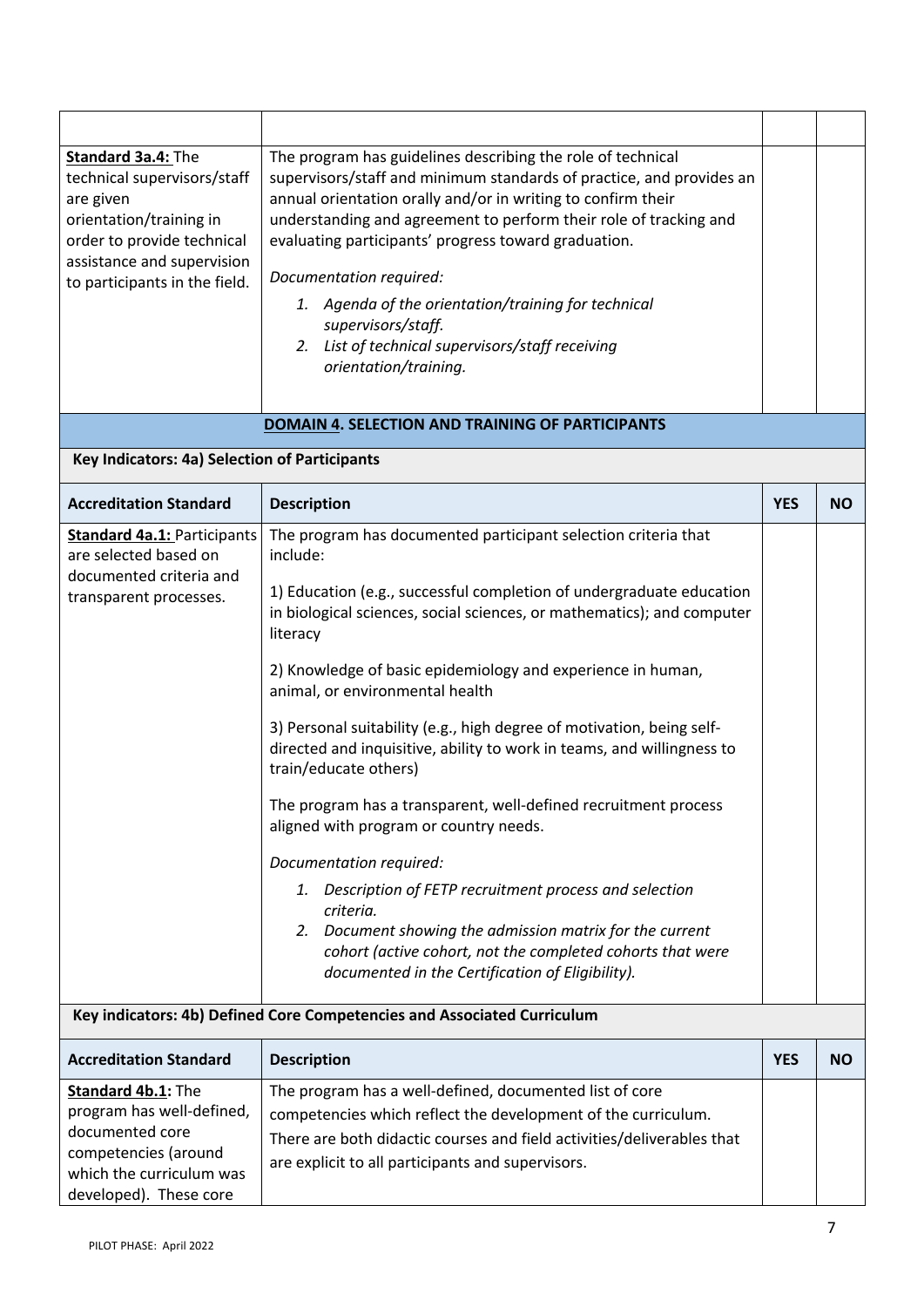| competencies are directly<br>associated with didactic<br>(classroom) and field<br>activities, and deliverables.<br>These are explicit for all<br>participants and program<br>supervisors/mentors.                                                                                            | At a minimum, the core competencies address:<br>$\triangleright$ Epidemiologic methods<br>▶ Public health surveillance<br>$\triangleright$ Outbreak and epidemiological investigations<br>$\triangleright$ Scientific communication<br>Documentation required:<br>1. Document that aligns core competencies to the curriculum<br>(didactic and field activities). This is referred to as a<br>crosswalk.                                                                                                                                                                                                                                                                                        |            |           |
|----------------------------------------------------------------------------------------------------------------------------------------------------------------------------------------------------------------------------------------------------------------------------------------------|-------------------------------------------------------------------------------------------------------------------------------------------------------------------------------------------------------------------------------------------------------------------------------------------------------------------------------------------------------------------------------------------------------------------------------------------------------------------------------------------------------------------------------------------------------------------------------------------------------------------------------------------------------------------------------------------------|------------|-----------|
|                                                                                                                                                                                                                                                                                              | Key indicators: 4c) Participants are Completing Requirements of the Program                                                                                                                                                                                                                                                                                                                                                                                                                                                                                                                                                                                                                     |            |           |
| <b>Accreditation Standard</b>                                                                                                                                                                                                                                                                | <b>Description</b>                                                                                                                                                                                                                                                                                                                                                                                                                                                                                                                                                                                                                                                                              | <b>YES</b> | <b>NO</b> |
| <b>Standard 4c.1: Program</b><br>provides regular,<br>standardized monitoring<br>(at minimum every other<br>month), evaluation, and<br>tracking with timely<br>feedback of participant<br>activities and experiences<br>toward completion of<br>program requirements<br>(core competencies). | Programs provide regular, timely feedback of the quality and<br>completeness of the participants' projects, and products to guide,<br>track, and report on their progress. Programs monitor and document<br>participants' activities and progress toward completion of their<br>graduation requirements and contribute to their regular performance<br>evaluations by providing oral and written feedback about their<br>progress and performance.<br>Documentation required:<br>Description of participant performance evaluation process.<br>1.                                                                                                                                               |            |           |
| <b>Standard 4c.2:</b><br>Participants who<br>complete the program<br>have met all required core<br>competencies.                                                                                                                                                                             | All of the participants who complete the program have completed all<br>of the required deliverables.<br>Activities/deliverables should include at a minimum:<br>Individual<br>Reports on<br>Data analysis<br>$\circ$<br>Surveillance system evaluation<br>$\circ$<br>Epidemiologic/outbreak investigation<br>$\circ$<br>Abstract<br>Oral presentation<br>Group<br>Full participation in group project<br>Documentation required:<br>1. Program must describe the metrics, tools, evaluation process<br>or procedures it uses to determine whether participants have<br>met all required core competencies.<br>2. Documentation showing the assignments of participants to<br>the group project. |            |           |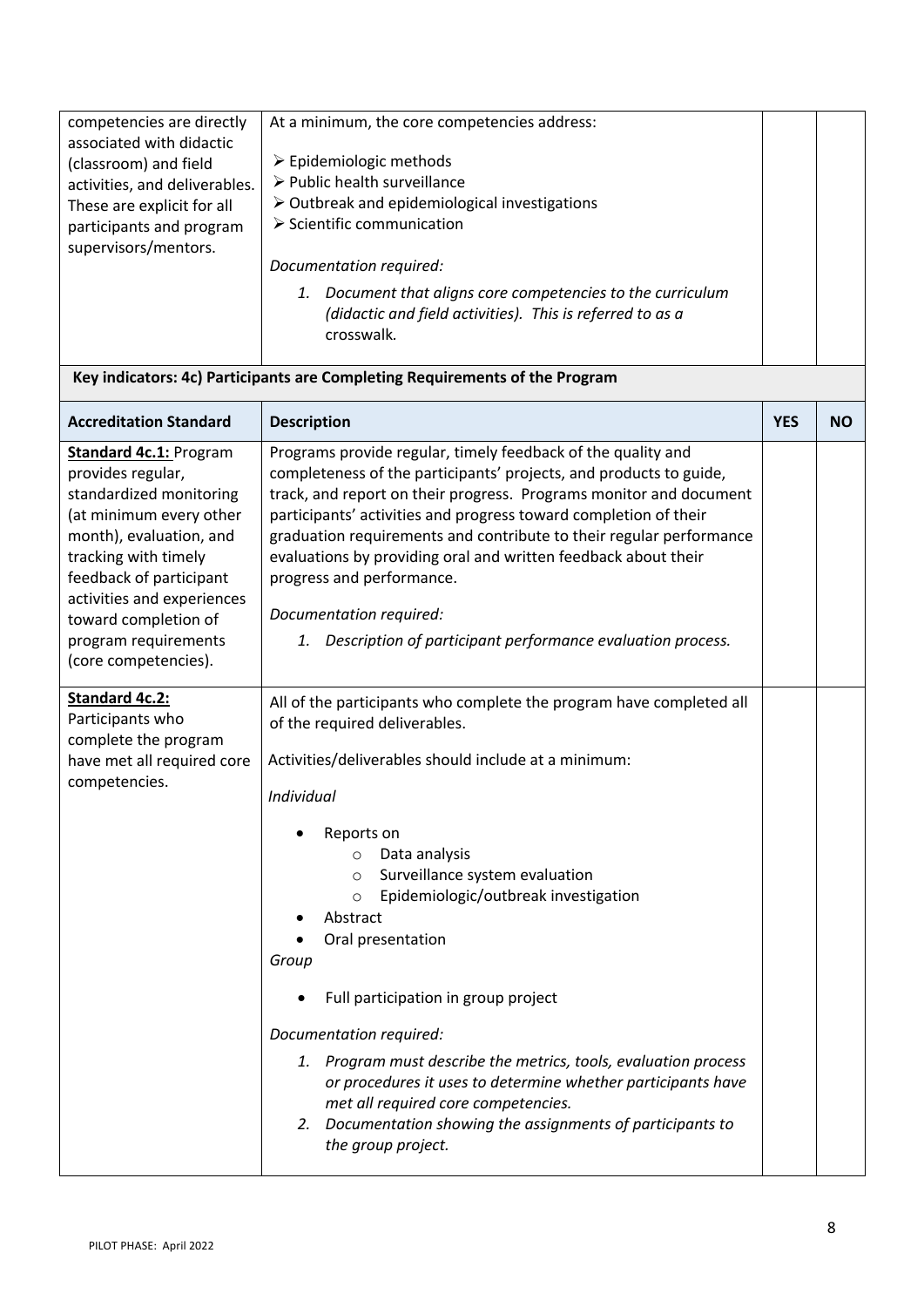| Standard 4c.3: Each<br>cohort will conduct a<br>group project of a priority<br>health issue.             | The group project is an epidemiologic field study that requires every<br>FETP-Intermediate participant to support the study's planning,<br>design, data collection, management, and analysis, as well as<br>interpretation and reporting of the findings and development of<br>recommendations.<br>The topic is usually chosen in consultation with the MOH / NPHI<br>ahead of time and protocol drafted by FETP staff.<br>Documentation required:<br>Topic and methods of group project (e.g., copy of protocol)<br>1.<br>Number of interviews conducted by each participant<br>2.<br>Documentation of oral presentation and/or written report<br>3.<br>presented to MOH/NPHI officials<br>DOMAIN 5. CONTINUOUS QUALITY IMPROVEMENT OF THE PROGRAM |            |           |
|----------------------------------------------------------------------------------------------------------|-----------------------------------------------------------------------------------------------------------------------------------------------------------------------------------------------------------------------------------------------------------------------------------------------------------------------------------------------------------------------------------------------------------------------------------------------------------------------------------------------------------------------------------------------------------------------------------------------------------------------------------------------------------------------------------------------------------------------------------------------------|------------|-----------|
| Key indicators: 5a) The program makes a continuous, ongoing effort to achieve measurable improvements in |                                                                                                                                                                                                                                                                                                                                                                                                                                                                                                                                                                                                                                                                                                                                                     |            |           |
|                                                                                                          | program performance, accountability, and outcomes.                                                                                                                                                                                                                                                                                                                                                                                                                                                                                                                                                                                                                                                                                                  |            |           |
| <b>Accreditation Standard</b>                                                                            | <b>Description</b>                                                                                                                                                                                                                                                                                                                                                                                                                                                                                                                                                                                                                                                                                                                                  | <b>YES</b> | <b>NO</b> |
| Standard 5a.1: The<br>program has a quality<br>improvement process.                                      | The program systematically obtains information from participants,<br>supervisors, staff, and other stakeholders. The program reviews this<br>information and other program data to evaluate and improve<br>program operations.<br>Documentation required:<br>1. Description of the quality improvement process used,<br>including how feedback is collected and what program data is<br>reviewed.                                                                                                                                                                                                                                                                                                                                                   |            |           |
| Standard 5a.2: The<br>program has implemented<br>quality improvement<br>activities.                      | Quality improvement activities could include:<br>Continuous training of mentors and supervisors<br>Regular review of the recruitment process of participants and<br>mentors<br>Improving technical supervision and feedback<br>٠<br>Improving the overall management of the program<br>٠<br>Improving training quality<br>Documentation required:<br>1. Evidence of at least two examples within the past three years<br>documenting the results and actions taken from this process.                                                                                                                                                                                                                                                               |            |           |